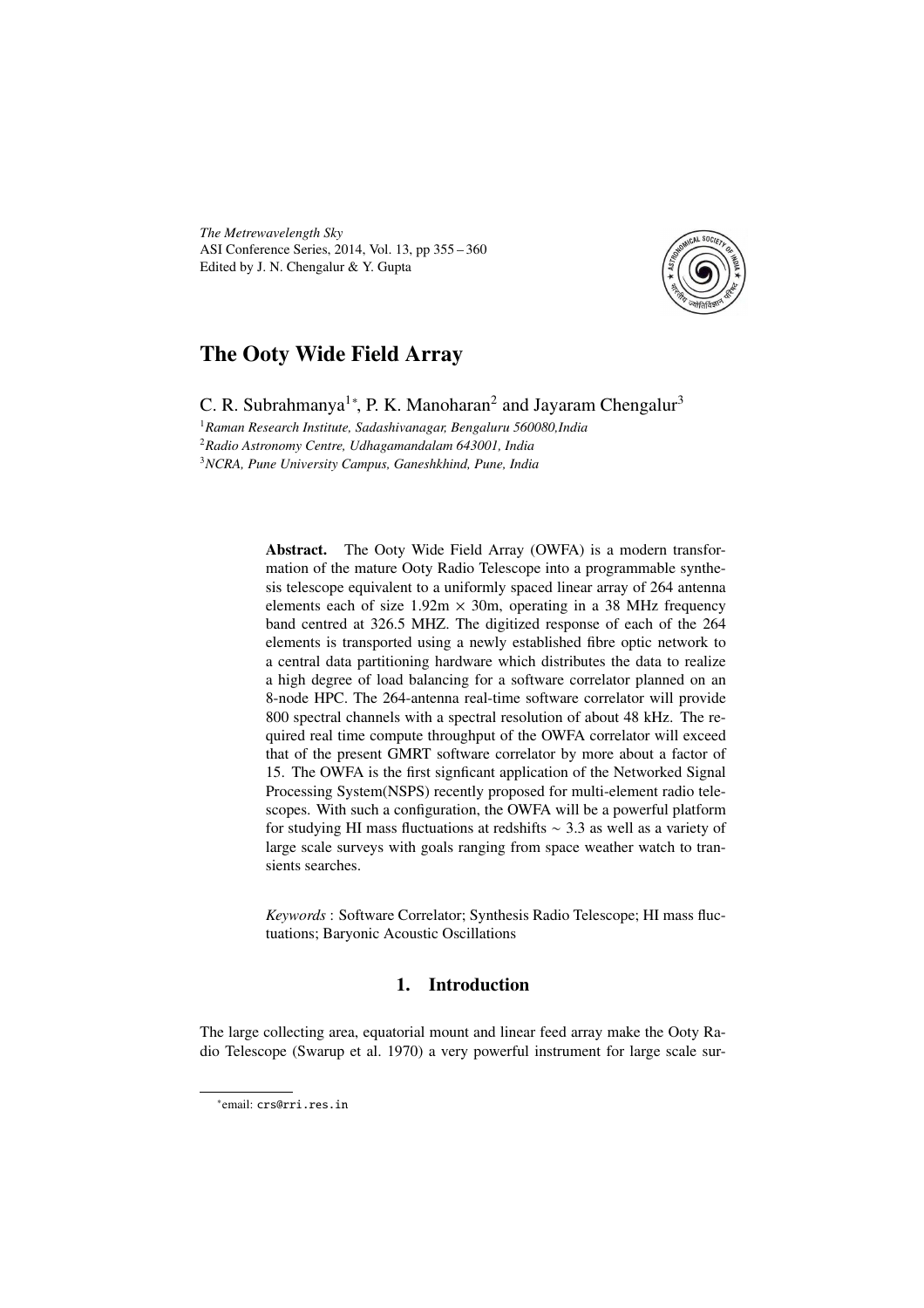veys at metre wavelengths. In the last major upgrade of the telescope front-end (Selvanayagam et al. 1993) each of the 1056 dipoles of the feed array was equipped with an LNA and a centrally controllable phase shifter. However, practical limitations of the legacy receiver system make large scale surveys unfeasible with the legacy instrumentation. This makes the telescope highly suitable for reconfiguration as a wide field synthesis radio telescope by equipping it with a modern digital programmable receiver. A conceptual design for such a reconfiguration was first presented by Subrahmanya and Manoharan (2008). This was refined into the more elaborate and powerful system presented this paper.

In the legacy system, the phase-shifted dipole outputs are fed to a 48-way passive combiner tree in the field. Each such 48-dipole array forms a single beam which is frequency translated to a 30 MHz centre frequency and brought to the receiver room and fed to a 12-beam analog phasing system. For the present upgrade, frontend signals are tapped immediately after first branch of the combiner tree, i.e. a 4-way combiner forming a single beam from four consecutive dipoles. There are 264 such combiners along the focal line. Thus, the present upgrade reconfigures the Ooty telescope into a uniformly spaced linear array of 264 antenna elements, each of size 30m(east-west)  $\times$  1.92m(north-south). The instantaneous field of view of the new synthesis telescope (i.e. the primary beam of each antenna element) is  $1.8^0 \times 28^0$  sec( $\delta$ ) near zenith. In the field processing units, the responses of all these 264 elements are directly digitized at 76.8 MHz and delay-compensated. The delay compensated data are coded and packetized such that each frame consists of 1600 consecutive samples from a pair of antenna elements. The packetised data are transported to the centrally located digital receiver room over a network of 44 optical fibres operating at 2.5 Gbps each. In the digital receiver room, the signals received through optical fibres will be handled by a Networked Signal Processing System(NSPS, Prasad & Subrahmanya (2011)) to realize a 264-element, 800-channel FX correlator with a spectral resolution of 48 kHz.

Since the ORT is currently in regular use for a range of observations, one of the constraints on the design and installation of the OWFA was that the new system needed to co-exist with the legacy one. To avoid confusion with the co-existing legacy analog receiver system, the new system resulting from the above upgrade will be called the Ooty Wide Field Array (OWFA). The important system parameters of OWFA are summarized in Table 1.

| <b>Band centre</b>           | 326.5 MHz ( $\lambda$ 0.9182m)   |
|------------------------------|----------------------------------|
| Element size                 | $1.92m = 2.087\lambda$           |
| Number of Elements           | 264                              |
| Nominal FoV(NS)              | $27.5^\circ/\cos(\delta)$        |
| Sampled pass band            | 307.2:345.6 MHz                  |
| Sampling Rate                | 76.8 Ms/s, 3-bit                 |
| <b>Continuum Sensitivity</b> | 10 mJy/ $\sqrt{t_{\rm sec}}$ rms |
| Spectral Resolution          | 48 kHz                           |
|                              |                                  |

Table 1. Configuration of OWFA.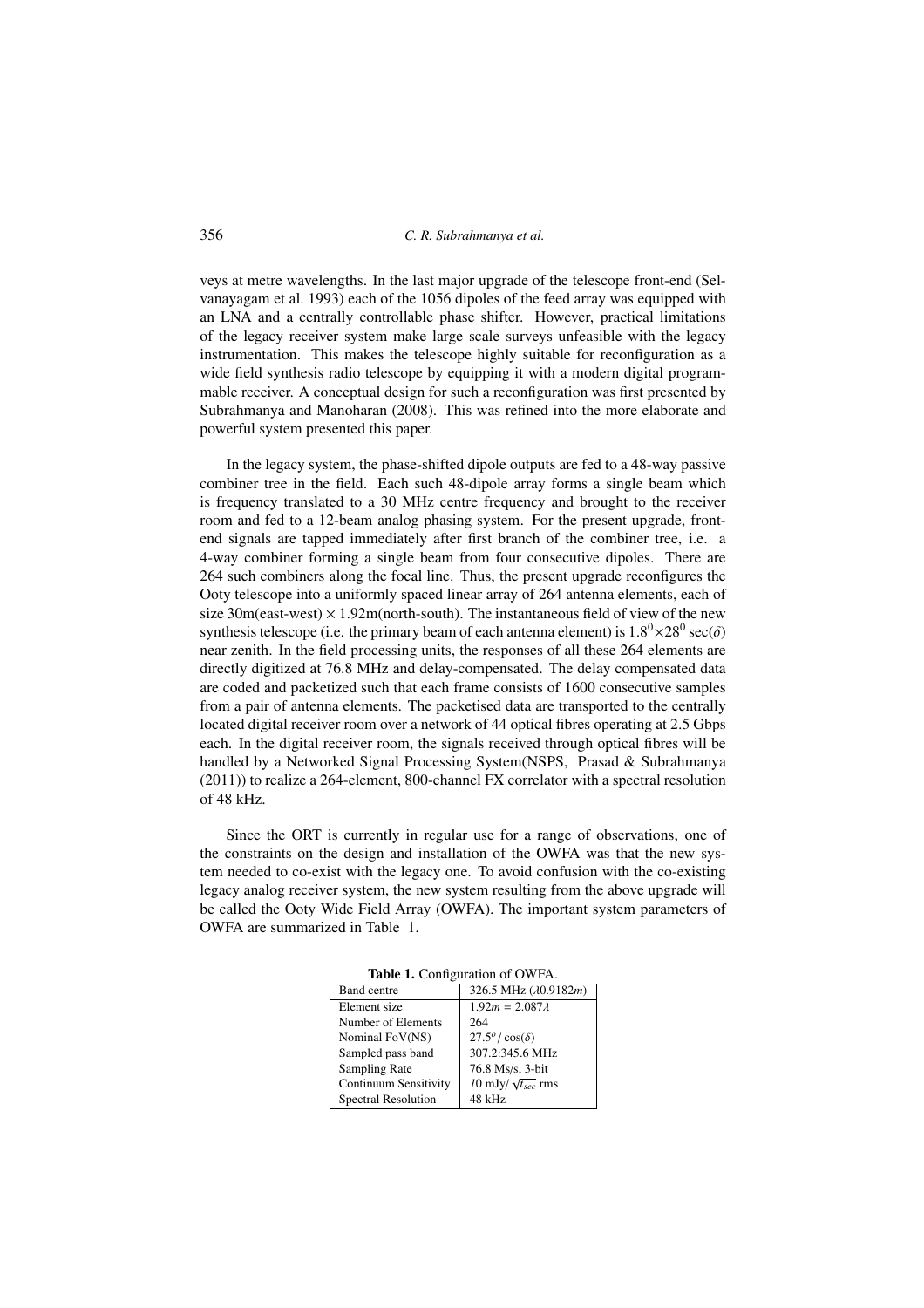*The Ooty Wide Field Array* 357

Table 2. Equivalent OWFA parameters for cosmological studies.

| HI redshift range           | 3.1:3.6                     |
|-----------------------------|-----------------------------|
| Proper length at $z = 3.35$ | 12.4 Mpc/beam(NS)           |
| <b>Comoving Dist Range</b>  | 439 Mpc(550 kpc resolution) |

For cosmological investigations, the frquency bandwidth of the OWFA can be used to define an effective redshift range or a comoving distance range. Some useful parameters translated to this redshift range are given in Table 2.

#### 1.1 Motivation

As compared to the legacy Ooty radio telescope, the OWFA will provide the following major enhancements.

- Large instantaneous north-south field of view  $(28^0 \text{ with angular resolution } 0.1^0)$ ;
- Bandwidth enhancement to 38 MHz about 4 times that of ORT;
- Spectral resolution of 48 kHz;
- Large number redundant baselines; and
- Provision for high time Resolution of a few milliseconds for the correlator.

With these enhancements, the OWFA can be expected to rate among the best facilities in the world for large scale surveys. The resulting survey speed and efficiency would benefit many observations with goals ranging from space weather watch to a wide range of transients and cosmological investigations of HI mass fluctuations. Indeed, one of the major driving forces for OWFA was to study HI mass fluctuations in the redshift range  $3.1 - 3.6$ . for which the equatorial mount enables continuous tracking of a specific comoving volume ( $\sim 3 \times 10^8 Mpc^3 = 0.3 Gpc^3$ ) for about 9 hours. The equatorial mount also results in the baseline spacings remaining unchanged as the sources is tracked. This is particularly important for statistical detection of HI fluctuations (including possibly BAO features) at high redshifts. Predictions for the expected signal at *z* ∼ 3.3 as observed by the OWFA are available in Ali & Bharadwaj (2013), as well as in the article by Ali& Bharadwaj in these proceedings.

# 2. The OWFA Digital Receiver

Recognizing the role of the network for traffic shaping, data partitioning and load balancing for a software correlator, the concept of Networked Signal Processing System (NSPS) was proposed by Prasad & Subrahmanya (2011). A preliminary demonstration of the relevance of such concepts was provided by Prasad & Subrahmanya (2010) for the software correlator of the precursor to OWFA. A detailed description of NSPS and the proof of concept is given in Prasad (2012). The final digital receiver is the first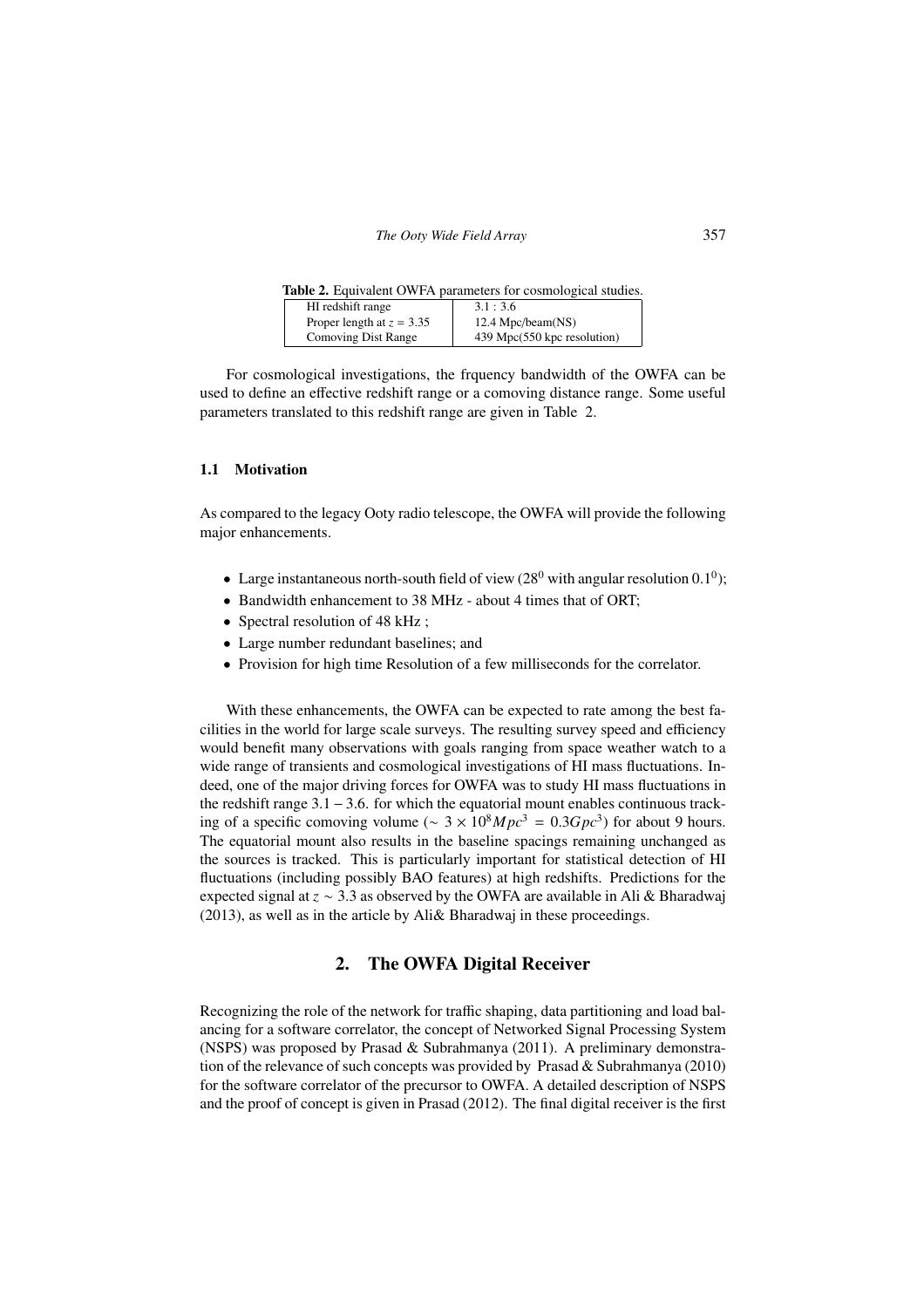significant implementation of NSPS (Prasad & Subrahmanya 2011) for a large array of antennas, in which the real time signal processing is viewed as a *Data Fusion Tree*, formed by interfacing the *root node* consisting of a high performance cluster (HPC) to a *custom segment* organized into three hierarchical levels. From a functional point of view, the custom segment performs traffic shaping, data fusing and packet routing while compute-intensive data processing like the software correlator is performed by the commodity segment constituted by the HPC. The HPC is planned as an 8-node cluster with each node equipped by Xeon Phi co-processors. This is interfaced to the custom segment through an unmanaged GigE switch. The three nodes of the custom segment can themselves be visualized as a *restricted* distributed system, depending primarily on stripped down lightweight networking protocols and the static routes set up during system configuration. In particular, the custom segment provides a hierarchical pooling system to reorganize the data into 8 sets of 11 GigE links in which each set has a contiguous burst (350 ms typical) of data from all 264 elements. This enables the realization of the software correlator using a Single Algorithm Multiple Data (SAMD) algorithm. The three nodes of the custom segment are summarized below.

Digitizer Node: The digitizer node consists of 22 identical digitizer boards. Each board digitizes 12 RF streams at 76.8 Ms/s, incorporates delay compensation and packs 1600 samples of a pair of RF streams into one *frame* using 3-bit coding with a common scaling for each frame. An pair of onboard transceivers in each board is used to transmit timestamped frames on single mode fibres at 2 x 2.5Gbit/s per link. This part of the custom segment of NSPS is located in the field, in metal enclosures below the reflector.

Pooler Node: The Pooler Node consists of a set of 8 identical *pooler cards*, where each card accommodes 3 pooler blocks. Each pooler block consists of a an FPGA (*XCS6LX100T*) equipped with 4 multi-gigabit transceivers with optical fibre interface and 2 x 2Gb DDR3 onboard memory. Each pooler block accepts data coming from a 12-channel digitizer through two optical fibres and provides a double buffer using the on-board memory. The buffered data are read back and re-transmitted by re-ordering the frames such that output routed on each outgoing 2.5 Gbps link carries data from both the incoming links for half the time.

Bridge Node: This consists of 12 identical *bridge cards*, with each bridge card accommodating two bridge blocks. Each bridge block consists of an FPGA (*XCVLX50T*) equipped with 8 multi-gigabit transceivers with fibre-optic interface and a 2GB memory module. Each bridge block accepts two 2.5 Gbps links originating from independent pooler blocks. The buffered data from both the links are stored in the 2GB memory functionally organized into 4 partitions. Each partition accommodates frames corresponding to consecutive frames related to contiguous data from both the pooler blocks. The data from the four partitions are routed to independent Gigabit ethernet (GigE) links using on-board transceivers such that each GigE link has data corre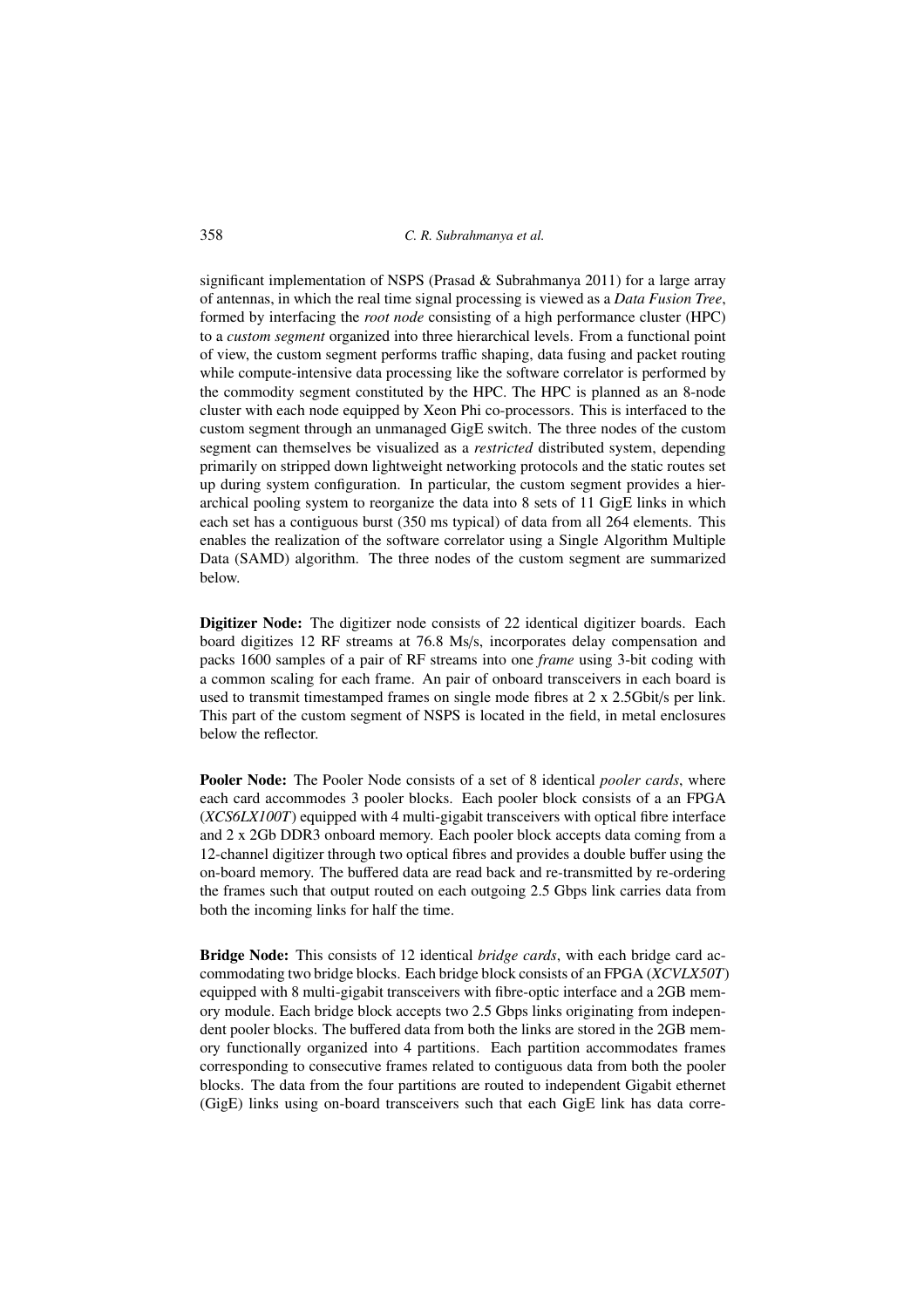sponding to 350 ms (typical) bursts of contiguous samples from a total of 24 antenna elements.

# 3. The OWFA software correlator

The correlator being implemented for OWFA will be a 264-antenna, 800-channel spectral correlator, equivalent to a *27 million channel correlator!* operating at 76.8 MHz. The hierarchical pooling and partitioning of the digitized data in the custom segment enables us to use a Single Algorithm Multiple Data (SAMD) approach for real time processing. The specific SAMD design uses 8 identical subsystems, making the effective data rate into each node to be  $76.8/8 = 9.6$  Ms/s. Each node gets the real time data from a set of 11 GigE links, where each set carries the entire digitized time series at 76.8 Ms/s for all the 264 streams in bursts of contiguous data. The NSPS can provide a maximum contiguous burst interval of *0.35 second* for each node with the interval between bursts being precisely 8 times the burst-duration. The burst-duration, or its convenient submultiple defines a typical short term accumulation (STA) for the correlator outputs within a node. Keeping in mind the practical disk capacities and speeds, our current plan is to provide an STA of *0.07second*.

All subsystems in NSPS have memory to store-and-forward many packets. No subsystem needs to be made source synchronous, be it at the hardware or the software level. The custom segment of NSPS has enough buffer capacity to move data in blocks of contiguous samples over 0.35s (about  $7 \times 264$  Gigasamples) to each node over a time interval of 2.8 sec. The latency tolerance for computing is increased further by using adequate (>256GB) on-board memory available in HPC nodes.

In each node, the computational load of the software correlator is shared by the host and a pair of Xeon Phi based coprocessor boards attached to each node. The spectral decomposition (FFT) will be handled by the host along with the input/out, data partitioning and other management activities, while the coprocessor performs the cross-correlation. In effect, the host sustains about 130 Gigaflops/node for FFT while the coprocessor sustains about 1.7 Teraflops/node. The algorithm being developed for the correlator shapes the computing to take advantage of vector instructions and group data to maximise arithmetic density while the data are in the hardware cache.

## 4. Current status

All the boards related to the NSPS custom segment hardware are available at site along with two nodes of the HPC. The correlator control is currently under development and the firmware for bridge and pooler blocks have been outsourced. They are likely to be available by mid-2014 for final integration and testing. During the latter part of 2014, it is planned to have system integration completed to a level adequate for taking bursts of data required for software testing, system characterization